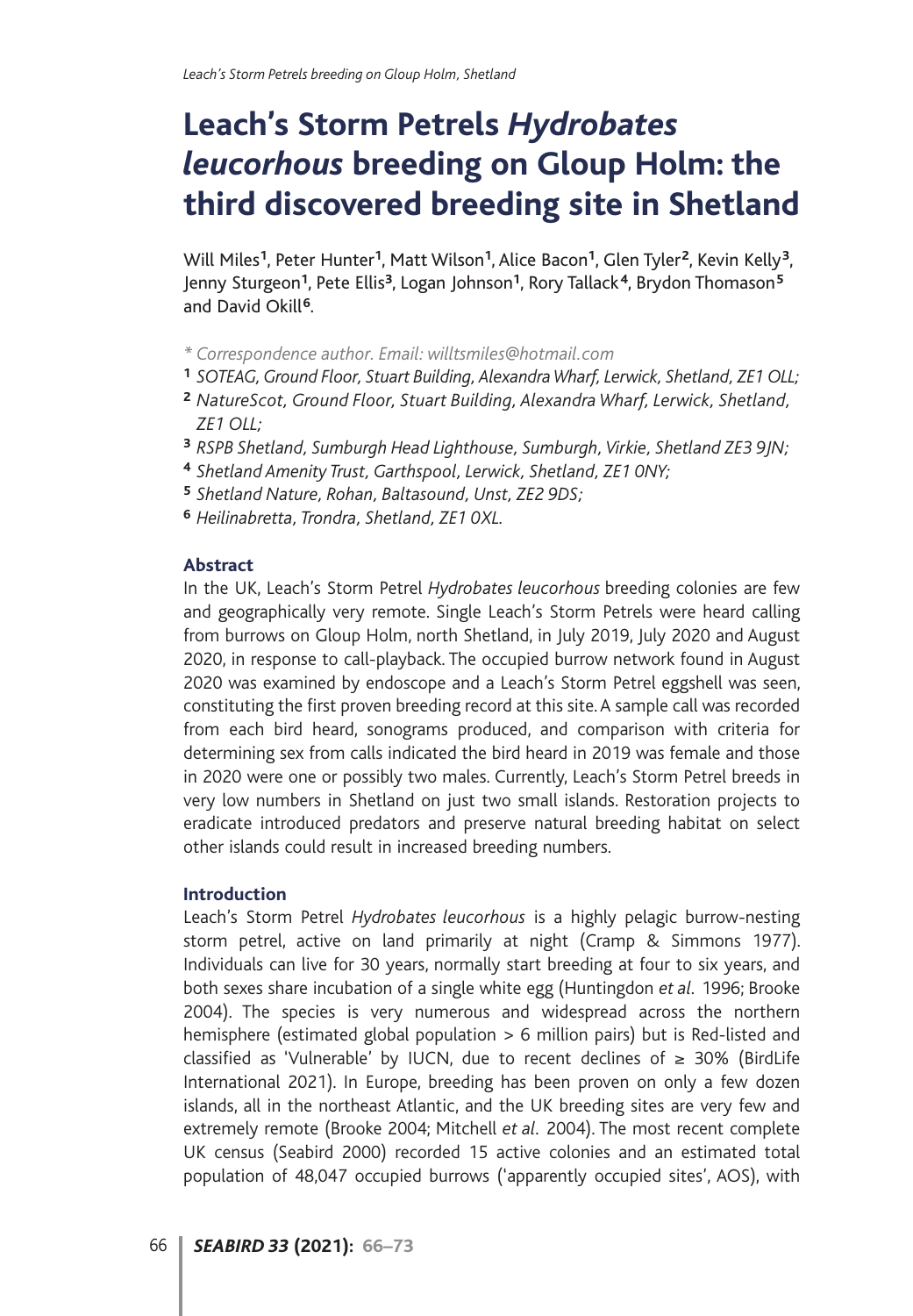99.9% on remote islands off the Western Isles — primarily St Kilda (94.5%), the Flannan Isles (3.0%) and North Rona (2.3%) — and 0.1% on two islands in Shetland: Foula and Gruney (Mitchell *et al.* 2004; Pennington *et al.* 2004).

Foula was the first Leach's Storm Petrel colony discovered in Shetland (Pennington *et al.* 2004). Breeding had been suspected since the early 1900s but was confirmed in 1974 (Mainwood 1975). Fifteen AOS were reported during Seabird 2000, but the colony is now thought to be extinct due to predation by Feral Cats *Felis catus* and possibly Great Skuas *Stercorarius skua* (Mitchell *et al.* 2004; Miles *et al.* 2012). On Gruney, Leach's Storm Petrels were first found in August 1980 (at least 10 occupied burrows) and breeding was proven in July 1981 (Fowler 1982; Fowler & Butler 1982). To date, full-scale total population surveys using call-playback methods have been logistically unfeasible on Gruney, due to the time required for full surveys, and also access restrictions imposed by severe sea and weather conditions frequent in Shetland even in summer; occupied burrows have been found using call-playback on just one or a few *ad hoc* site visits per year (see Ratcliffe *et al.* 1998 and Murray *et al.* 2016 for full survey methods). Numbers found have fluctuated but generally decreased since 1980, with five in 2020 being the most recent count (Figure 1). However, such *ad hoc* methods are likely to underestimate numbers because birds ashore do not always respond to call-playback, due to a variety of possible reasons such as age, sex, time of day, time of year, weather conditions and the acoustic properties of call-back tracks (Ellis *et al.* 1998).

For many years there was speculation that Leach's Storm Petrels might breed on other remote islands in Shetland (Pennington *et al.* 2004). In 2010 and 2011, the Holm of Skaw, Muckle Flugga, Tipta Skerry, Cliff Skerry, the North and South Holms of Woodwick (all off north Unst), Gloup Holm (off north Yell) and Fair Isle were prospectively surveyed for new breeding colonies (Miles *et al.* 2010, 2012). Three



**Figure 1.** Total number of occupied burrows where Leach's Storm Petrels *Hydrobates leucorhous* responded to call-playback on Gloup Holm (red) and Gruney (blue), 1980–2020. Occupied burrows were first found on Gloup Holm in 2010 and on Gruney in 1980. All data are from just one or a few *ad hoc* site visits per year (Pennington *et al.* 2004; Miles *et al.* 2012).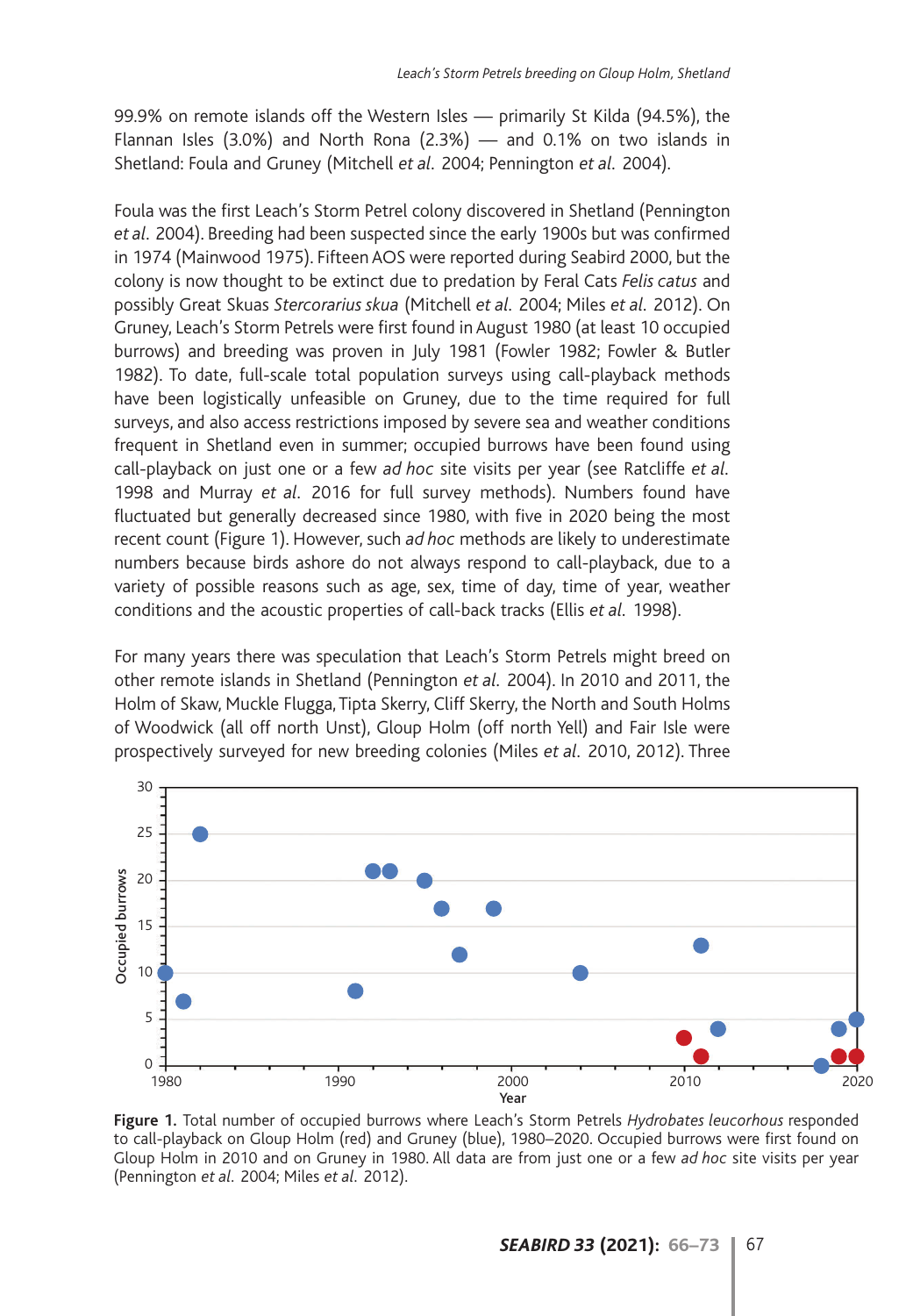occupied burrows were found on Gloup Holm in 2010, one containing two adults with a nest and the other two each a single adult, but no eggs or chicks were found (Figure 1; Miles *et al.* 2010).

Burrow occupancy by non-breeding petrels is a normal behaviour that occurs frequently, especially among immature birds that may 'play house' and practice nest building for several years before actually breeding (Brooke 2004). Studies of Leach's Storm Petrels at St Kilda, North Rona and Gruney, for example, have shown that up to 30% of all burrows where a response to playback is heard are occupied by apparently non-breeding individuals with no eggs or chicks (Money *et al.* 2008; Bicknell *et al*. unpubl. data 2010; Miles *et al.* 2012). Therefore, to confirm breeding at any Leach's Storm Petrel colony requires an egg or chick (or remains thereof) to be sighted or a chick to be heard. Confirmation of whether or not breeding occurs on Gloup Holm, by careful examination of occupied burrows by endoscope, has been one of the key aims of survey visits there since 2010.

Gloup Holm (60°45'N 1°07'W) is a small island of approximately 10 hectares, located 0.5 km off the northwest coast of Yell and approximately 15 km northeast of Gruney. It was resurveyed using call-playback in June and August 2011 and one occupied burrow was found (Figure 1). It was examined by endoscope but was too deep to check conclusively, and no egg or chick was seen (Miles *et al.* 2012). This short paper presents the results of subsequent Leach's Storm Petrel surveys of Gloup Holm, in 2019 and 2020, the first proven breeding record, and sonograms of recorded chatter calls.

#### **Methods**

Gloup Holm was visited on 12 July 2019, 22 July 2020 and 14 August 2020 and surveyed for Leach's Storm Petrels under British Trust for Ornithology Schedule 1 disturbance license for the purposes of ringing and nest recording. A custom digital loop-track of male and female Leach's Storm Petrel purring and chatter calls was played over all accessible areas of potential breeding habitat using mobile phones, carried slowly above the ground at c. 30 cm height, to elicit response calls from birds underground occupying burrows (Gilbert *et al.* 1998). Duration on the island was approximately one hour in July 2019 and July 2020 and two hours in August 2020. In July and August 2020, burrows were examined using a small, lightweight endoscope (Powerfix Profi Inspection Camera).

One sample chatter call from each bird heard responding to call-playback was recorded on a mobile phone and a sonogram produced using Raven Lite 2.0.1 acoustic software (Cornell Lab 2020). This was purely for speculative interest, with two aims: 1) to simply document and quantify the acoustic characteristics of a sample call from each bird; 2) to compare sonograms with criteria for determining sex from chatter calls (Taoka *et al.* 1989), in case this could give an indication of whether males or females had been heard. Chatter calls have a complex structure typically comprising nine to 11 syllables in total, beginning with three to five relatively short syllables, followed by one of distinctly longer duration ('syllable-C'), then four to six of shorter duration (Taoka *et al.* 1988). Working on the Japanese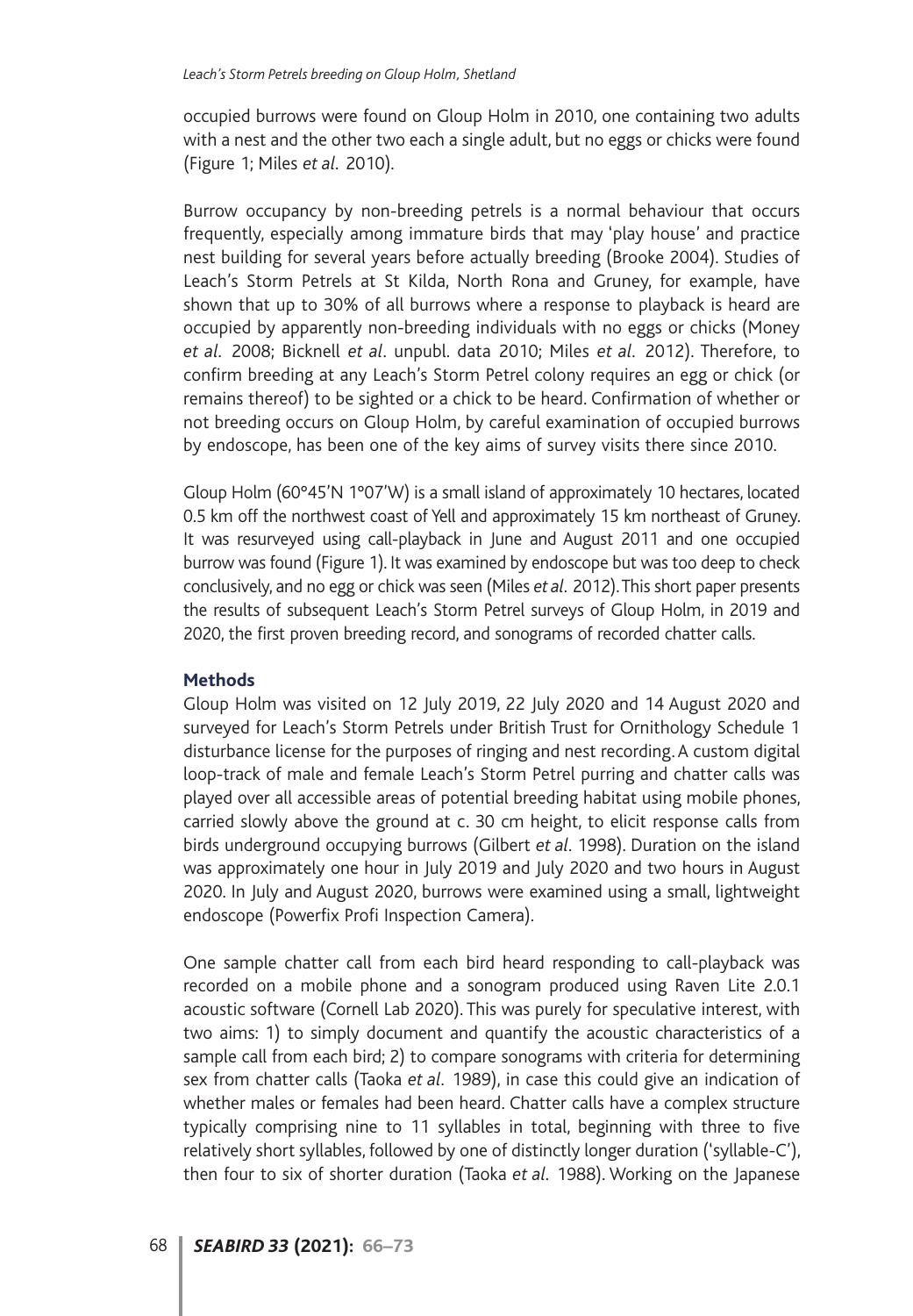island of Daikoku, Taoka *et al.* (1989) found that chatter calls are sexually dimorphic, with the frequency of the fundamental band of syllable-C ('HFC') > 800 Hz in males and < 750 Hz in females. The timing and acoustic frequency of the syllables in each call are otherwise highly variable (Cramp & Simmons 1977; Taoka *et al.* 1989; Huntingdon *et al.* 1996; Robb *et al.* 2008). Geographical disparity in vocal characteristics has not been studied in detail, although chatter calls recorded on Diakoku Island and at north Atlantic colonies have been compared, and no geographical differences were detected (Robb *et al.* 2008).

## **Results**

Single adult Leach's Storm Petrels were heard responding to call-playback from within burrows during all three visits to Gloup Holm in 2019 and 2020. All adults were found in the northwest of the island, and those in 2020 were both found in exactly the same network of burrows, but their underground locations were not clearly separate, meaning only one occupied burrow could be confirmed (Figure 1). During the first two visits, on 12 July 2019 and 22 July 2020, no conclusive evidence of breeding was seen or heard. However, endoscopy of the occupied burrow found during the third visit, on 14 August 2020, revealed the remains of a Leach's Storm Petrel eggshell (Figure 2). Approximately 50% of the shell was still intact, suggesting that the egg may have recently hatched (eggshells tend to disintegrate very quickly after hatching, presumably due to adult and chick activity within the burrow; Money *et al.* 2008, W. Miles pers. obs. 2007–11). All occupied burrows were found in the same fragile habitat type: deep, damp, loose spongy soil of at least 30 cm depth, overlain by an ungrazed, thick and tussocky vegetation sward predominantly composed of Red Fescue *Festuca rubra,* Tufted Vetch *Vicia cracca*, Sea Plantain *Plantago maritima* and Thrift *Armeria maritima*.



**Figure 2.** Leach's Storm Petrel *Hydrobates leucorhous* eggshell remains found by endoscopy of a burrow occupied by an adult Leach's Storm Petrel on Gloup Holm, Shetland, on 14 August 2020.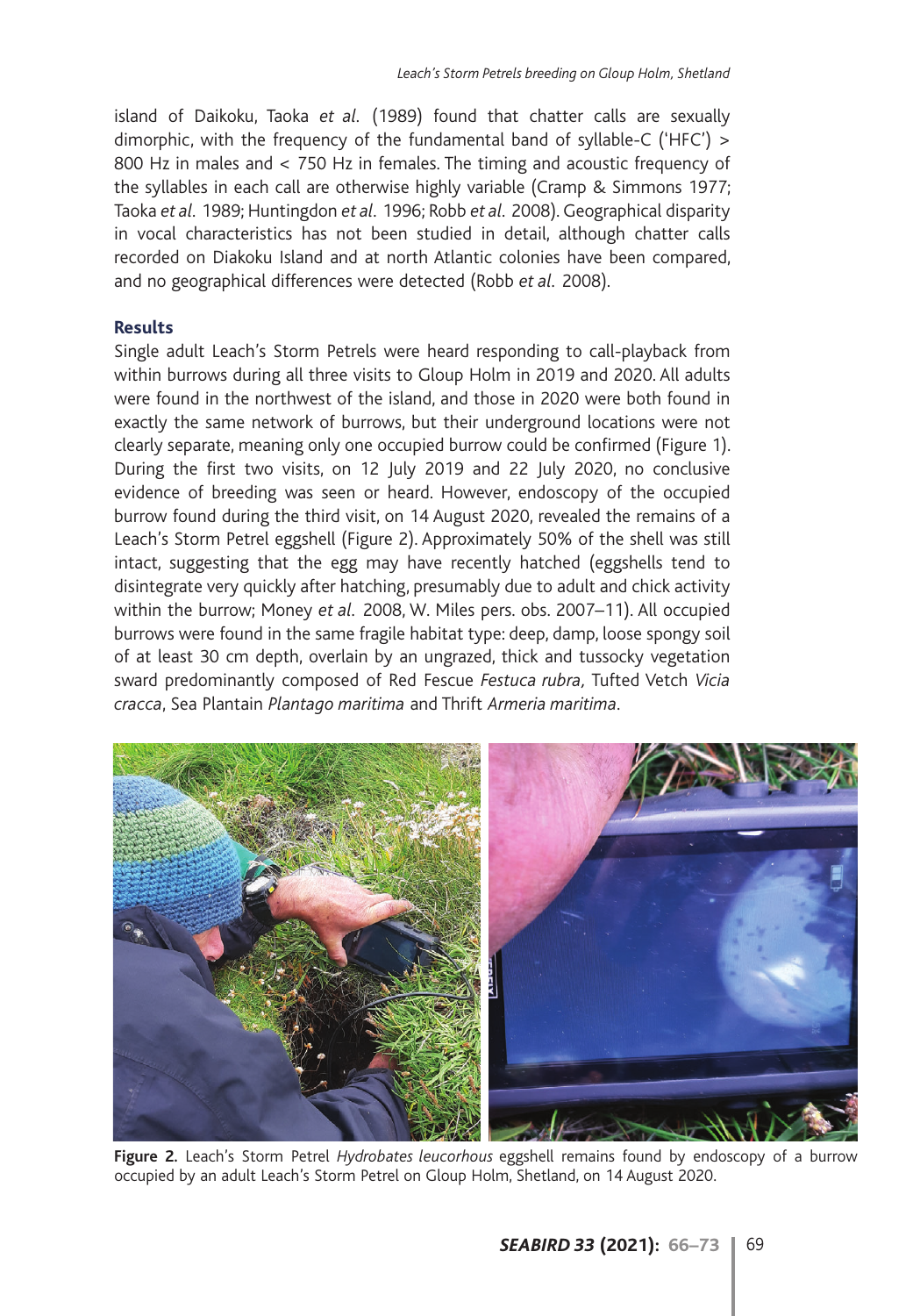Three sample chatter calls were recorded, one from each bird found during the three different site visits. Comparison of sonograms showed that none of the chatter calls matched each other, each had different acoustic characteristics (Figure 3). For example, the time spacing and duration of syllables, total number of syllables, and total call duration, all differed in each call (Figure 3). Comparison of the fundamental band frequency of syllable-C (HFC) in each chatter call with criteria for determining sex (HFC > 800 Hz in males, < 750 Hz in females; Taoka *et al.* 1989), indicated that the bird heard on 12 July 2019 was female (HFC = 645 Hz), the bird on 22 July 2020 was male (HFC = 975 Hz) and the bird on 14 August 2020 was male (HFC =  $865$  Hz; Figure 3).

#### **Discussion**

The discovery of a Leach's Storm Petrel eggshell in a burrow occupied by an adult on Gloup Holm on 14 August 2020 constitutes the first proven breeding record of Leach's Storm Petrels at this site. The state of the eggshell indicated recent hatching, which would be slightly later than the normal hatching period in the UK (mid- to late-July), but not unprecedented in Shetland, where eggs and tiny chicks have been observed previously in August on Gruney (Cramp & Simmons 1977; Ellis *et al.* 1998; Money *et al.* 2008; Miles *et al.* 2012). No chick was seen in the burrow on Gloup Holm in August 2020, but after the eggshell was found, examination of the burrow by endoscope ceased immediately to reduce potential disturbance.



**Figure 3.** Sonograms of sample chatter calls recorded from single Leach's Storm Petrels *Hydrobates leucorhous* heard responding to call-playback on Gloup Holm on a) 14 August 2020, b) 22 July 2020 and c) 12 July 2019. Each sonogram shows one complete chatter call. Red lines mark the individual syllables of each chatter call (unmarked sounds are background noise from the call-playback track). HFC is the frequency of the fundamental

## 70 *SEABIRD 33* **(2021): 66–73**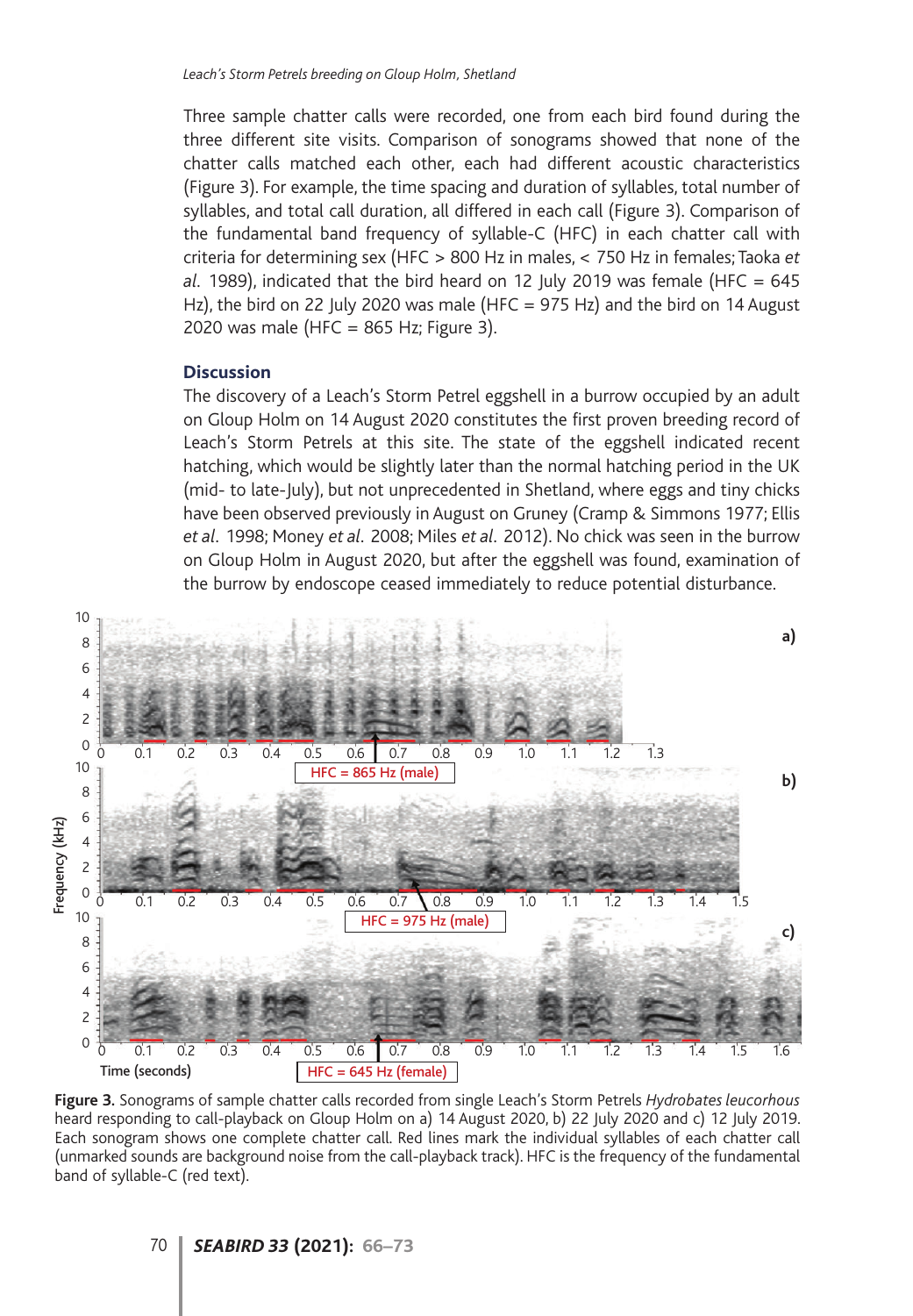The criteria of Taoka *et al.* (1989) for determining sex from chatter calls indicated that the bird heard on Gloup Holm in 2019 was female and those in 2020 were male (either one male that gave a call with different characteristics in July and August, or two different males, each with a different call). The extent to which chatter calls vary in and between individuals is currently unknown. The occupied burrow network on Gloup Holm in 2020, although small, comprised several different tunnels and chambers (dug by Leach's Storm Petrels or in the past by Puffins), so conceivably it could have held more than one pair. Verification of the sex and number of birds found on Gloup Holm by DNA analyses would have been useful but was outside the scope of this study. A large-scale, detailed analysis of the chatter call characteristics of male and female Leach's Storm Petrels breeding at different Atlantic and Pacific colonies would be valuable, and perhaps allow further insight into our call recordings from Gloup Holm.

Leach's Storm Petrel is currently the rarest breeding seabird in Shetland, with just six occupied burrows found in 2020: one on Gloup Holm and five on Gruney (Figure 1). However, given that survey methods in 2020 were *ad hoc*, and breeding adults sometimes remain silent in their burrows, ignoring call-playback, there may have been additional occupied burrows on Gruney and Gloup Holm that remained undetected (Gilbert *et al.* 1998; Ratcliffe *et al.* 1998; Murray *et al.* 2008; Newson *et al.* 2008; Murray *et al.* 2010; Murray *et al.* 2016). Resurveys of Foula have found no signs of breeding Leach's Storm Petrels for over a decade, and it appears the colony is no longer active (Miles *et al*. 2012; S. Gear pers. comm.). It is conceivable that breeding might occur in small, isolated, Feral Catfree patches of potential breeding habitat on the island's steepest sea cliffs (some of the highest in the UK), but this remains unknown, and specialised climbing techniques would be required to investigate these areas. It is also possible that additional, currently unknown breeding pairs of Leach's Storm Petrels exist at other remote locations in Shetland.

Currently, all known active Leach's Storm Petrel colonies in the UK are located on remote islands that do not have rats or cats, and most colonies are situated in extremely fragile natural habitats, for example steep, loose boulder scree, or the ungrazed tussocky grassland with deep, soft, soil that is favoured on Gloup Holm, and also on Dùn at St Kilda, the largest UK colony (Mitchell *et al.* 2004; Miles *et al.* 2010, 2012; Miles 2018). Many islands and sea stacks in Shetland, and elsewhere in the UK, now have rats or cats or are annually grazed by livestock, and sites suitable for Leach's Storm Petrel breeding colonies are rare. In Shetland there are very few, other than Gruney and Gloup Holm, but future prospective call-playback surveys of these small, hard to reach locations might result in the discovery of more breeding pairs.

Knowledge of the breeding and foraging distributions of rare or declining species is very useful for conservation purposes (Boyd *et al.* 2006; Sutherland 2000). In the last 20 years, many species of seabird have declined in Shetland, often in association with reductions in prey availability caused by commercial fishing and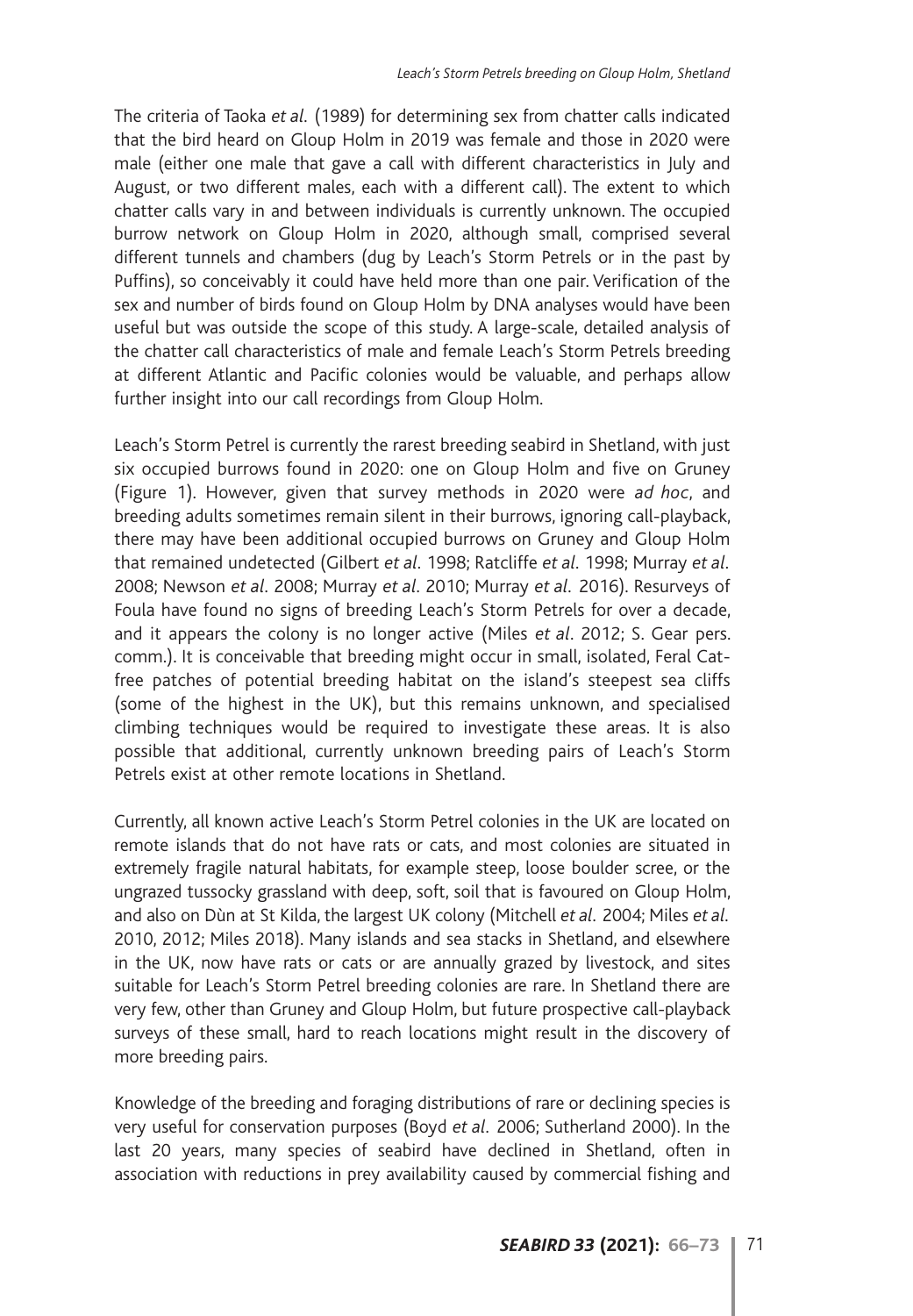global climate change (Durant *et al.* 2003; Frederiksen *et al.* 2006; Miles 2013, 2015). Large-scale protection of offshore foraging areas is now an important seabird conservation challenge (Lascelles *et al.* 2012; Thaxter *et al.* 2012; Cleasby *et al.* 2020). However, for species such as storm petrels that are highly vulnerable to predation on land, island restoration projects that eradicate introduced predators and preserve areas of natural habitat suitable for breeding are also extremely important (Mulder *et al.* 2011). Such projects have been successfully carried out in the UK and overseas by both private and public organisations and would be very valuable in Shetland, where there are currently many islands with rats, cats and other introduced mammals that predate breeding seabirds.

#### **Acknowledgements**

We are grateful to the Shetland Oil Terminal Environmental Advisory Group (SOTEAG) and the University of St Andrews for logistical support. Our thanks go to Tony Bicknell and Sheila Gear for information regarding Leach's Storm Petrels on North Rona and Foula, respectively, and to two anonymous referees who provided useful feedback on the draft.

#### **References**

- **BirdLife International. 2021.** Species factsheet: Leach's Petrel *Hydrobates leucorhoa*. Downloaded from www.birdlife.org on 30 March 2021.
- **Boyd, I., Wanless, S. & Camphuysen, C. J. (eds.) 2006.** *Top Predators in Marine Systems – Their Role in Monitoring and Management.* Cambridge University Press, Cambridge.
- **Brooke, M. 2004.** *Albatrosses and Petrels across the World.* Oxford University Press, Oxford.
- **Cleasby, I. R., Owen, E., Wilson, L., Wakefield, E. D., O'Connell, P. & Bolton, M. 2020.** Identifying important at-sea areas for seabirds using species distribution models and hotspot mapping. *Biological Conservation* 241: 108375.
- **Cramp, S. & Simmons, K. E. L. (eds.) 1977.** *The Birds of the Western Palearctic. Vol. I.* Oxford University Press, Oxford.
- **Durant, J. M., Anker-Nilssen, T. & Stenseth, N. C. 2003.** Trophic interactions under climate fluctuations: the Atlantic Puffin as an example. *Proceedings of the Royal Society of London* 270: 1461–1466.
- **Ellis, P., Ratcliffe, N. & Suddaby, D. 1998.** Seasonal variation in diurnal attendance and response to playback by Leach's Petrels *Oceanodroma leucorhoa* on Gruney, Shetland. *Ibis* 140: 337–339.
- **Fowler, J. A. 1982.** Leach's Petrels present on Ramna Stacks. *Shetland Seabird Report* 6: 93.
- **Fowler, J. A. & Butler, C. J. 1982.** A new colony of Leach's Petrels. *Scottish Birds* 12: 86–87. **Frederiksen, M., Edwards, M., Richardson, A. J., Halliday, N. C. & Wanless, S. 2006.** From plankton to top predators: bottom-up control of a marine food web across four trophic levels. *Journal of Applied Ecology* 75: 1259–1268.
- **Gilbert, G., Gibbons, D. W. & Evans, J. 1998.** *Bird Monitoring Methods, a Manual of Techniques for Key UK Species.* Royal Society for the Protection of Birds, Sandy.
- **Huntingdon, C. E., Butler, R. G. & Mauck, R. A. 1996.** Leach's Storm-petrel. In: Poole, A. & Gill, F. (eds.) *The Birds of North America.* The Birds of North America Inc, Philadelphia.
- **Lascelles, B. G., Langham, G. M., Ronconi, R. A. & Reid, J. B. 2012.** From hotspots to site protection: identifying marine protected areas for seabirds around the globe. *Biological Conservation* 156: 5–14.

**Mainwood, A. R. 1975.** Leach's Petrel breeding on Foula. *Scottish Birds* 8: 321–323.

**Miles, W. T. S. 2013.** Long-term declines in Scottish seabird populations. *Scottish Birds* 33: 145–152.